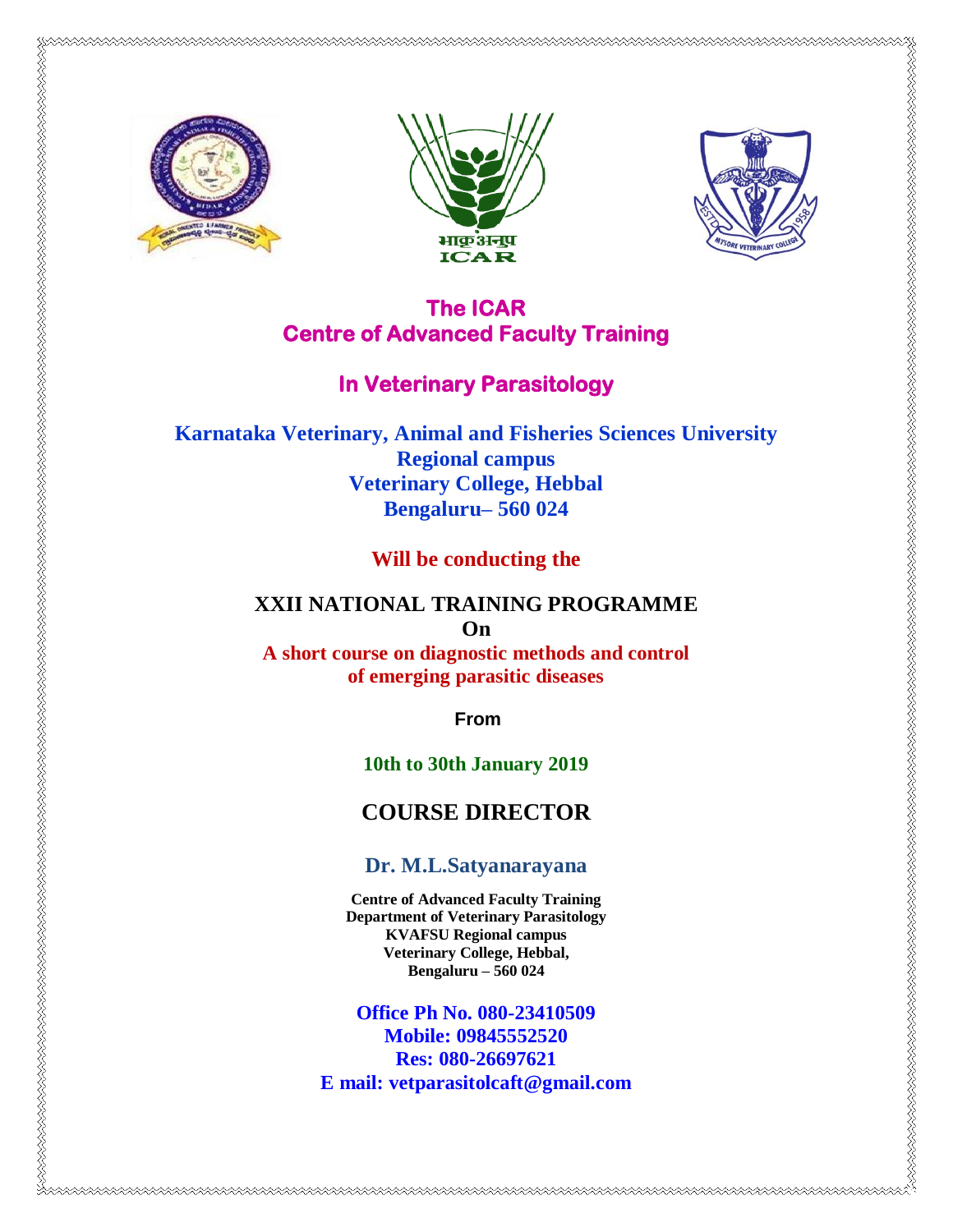This **21 DAYS** training is an advanced course on the theme for teachers and scientists of Veterinary/Agricultural Universities, ICAR and related Institutions.

Staff from departments of **Veterinary Parasitology, Medicine, Epidemiology, Public Health, Pathology, Veterinary and Clinical Science groups** are eligible to apply.

This training is funded by the ICAR. Course materials, boarding & lodging will be provided. The participants will be paid to and fro rail fare (Maximum II tier  $A/c$ ) / bus fare as availed.

No accompanying persons are allowed during the training.

a se se de la compressional de la compressional de la compressional de la compressional de la compressional de<br>La compressional de la compressional de la compressional de la compressional de la compressional de la compress

The training will include lectures, demonstrations, techniques and visits. The invited faculty will comprise of experts from this university and other organizations.

Application may be downloaded from

**[\(http://iasri.res.in/cbp\)](http://iasri.res.in/cbp) login as a candidate by creating your own login ID and password,** fill in and submit online. A copy of the **forwarded** application may be scanned and uploaded.